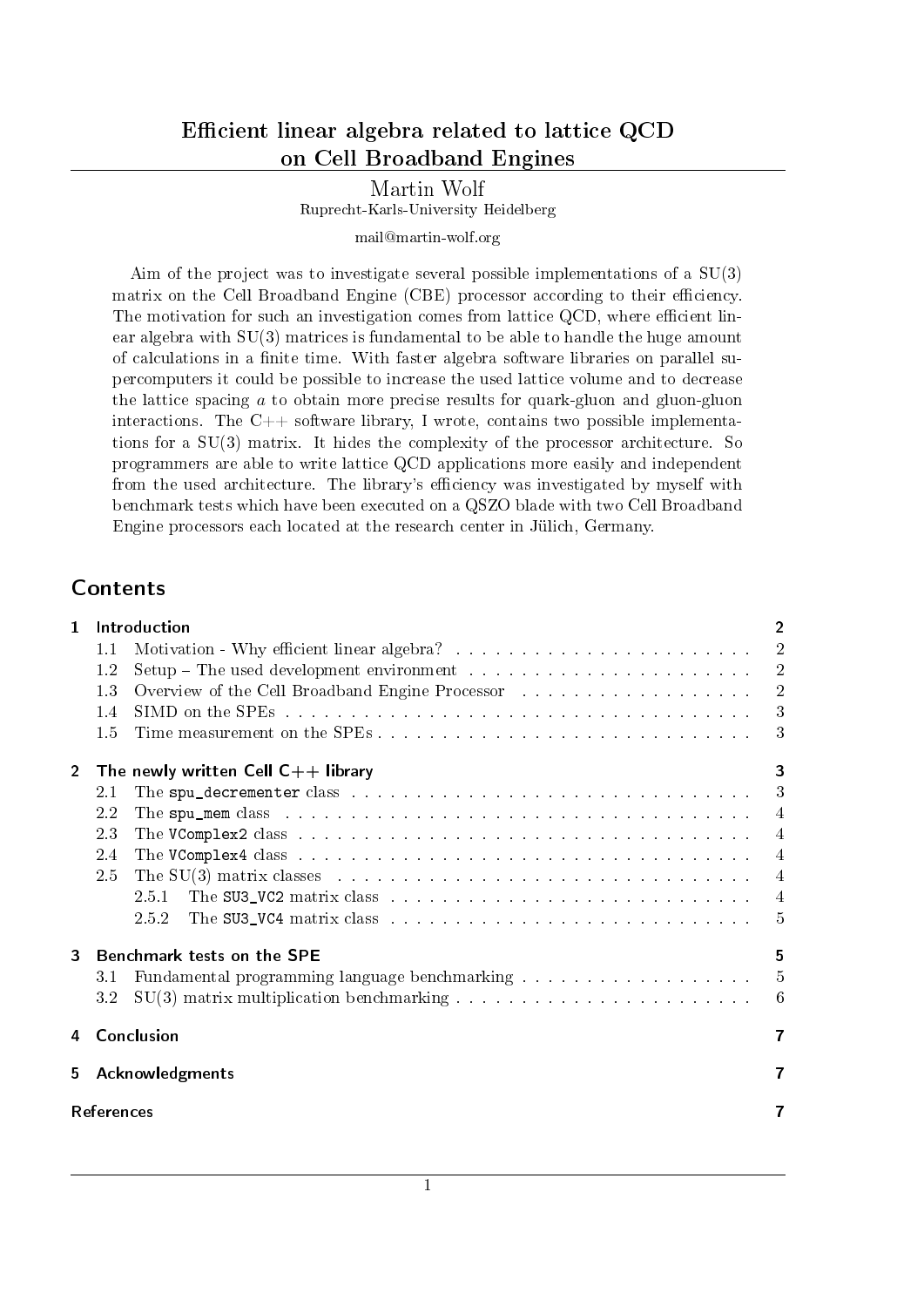## 1 Introduction

At first a small motivation is given why efficient linear algebra is needed from the physics point of view. Than an explanation of the used development environment and an overview of the Cell Broadband Engine follows, as well as an introduction on how to measure time on a Cell processor. The document will continue then with the description and usage of the newly written  $C++$  library for the CBE and finally the benchmark results are presented and discussed.

### 1.1 Motivation - Why efficient linear algebra?

The final aim is to simulate elementary particles interacting to each other by the strong force. Strong interacting particles can be described by quantum chromodynamics (QCD) what is a gauge theory based on the non-abelian SU(3) colour group. To simulate this theory on the computer one has to discretize the space-time onto a lattice of size  $V$  and a lattice spacing  $a$ . The quark fields are than only defined at the nodes of the lattice. Instead of a vector potential as in the continuum case, the gauge fields variables are defined on the links of the lattice and correspond to the parallel transport along the edge which takes on values in the Lie group. Hence to simulate QCD, for which the Lie group is  $SU(3)$ , there is a 3 by 3 special unitary matrix defined on each link. The faces of the lattice are called plaquettes. To calculate a quantity (such as the mass of a particle) in lattice gauge theory, it should be calculated for every possible value of the gauge field on each link, and then averaged. In practice this is impossible. That's why the Monte Carlo method is used to estimate the quantity. An importance sampling is done and these chosen configurations (values of the gauge fields) are generated with probabilities proportional to  $e^{-\beta S}$ , where S is the lattice action for that configuration and  $\beta$  is related to the lattice spacing a. Observables of interest are calculated

on each configuration. Estimates for these observables are then found by taking the average from a large number of configurations. To find the value of an observable in the continuum this procedure has to be repeated for various values of a and then an extrapolation to  $a = 0$  has to be performed. All algorithms for simulating QCD on a lattice involve a fair amount of linear algebra operations. For this exploratory study we restricted ourselves on operations with SU(3) matrices. Our approach can, however, easily be applied to linear algebra operations involving other types of complex objects. For further reading on lattice QCD I refer to a book from Heinz J. Rothe [Rot97].

### 1.2 Setup  $-$  The used development environment

The here described software, the  $C_{++}$  library and the benchmark tests, have been compiled using the IBM Software Development Kit (SDK) version 2.0. This software kit contains the essential tools required for developing programmes for the Cell Broadband Engine. I used the GNU  $C++$  compiler "gcc" version 4.1.1, the IBM Full System Simulator for the Cell Broadband Engine (systemsim) and a static timing analysis timing tool, spu\_timing, that instruments assembly source with expected instruction timing details.

#### 1.3 Overview of the Cell Broadband Engine Processor

A detailed description of the CBE Processor is given in the IBM documentation [IBM06]. Here I will just give a brief general introduction on the processor architecture. Figure 1 shows an overview of the processor. The CBE consists of one main multi-threaded processor called Power Processor Element (PPE) where the operating system is running on as well as the application programme. Furthermore there are eight sub-processors called Synergistic Processor Elements (SPEs) which are actually the workhorses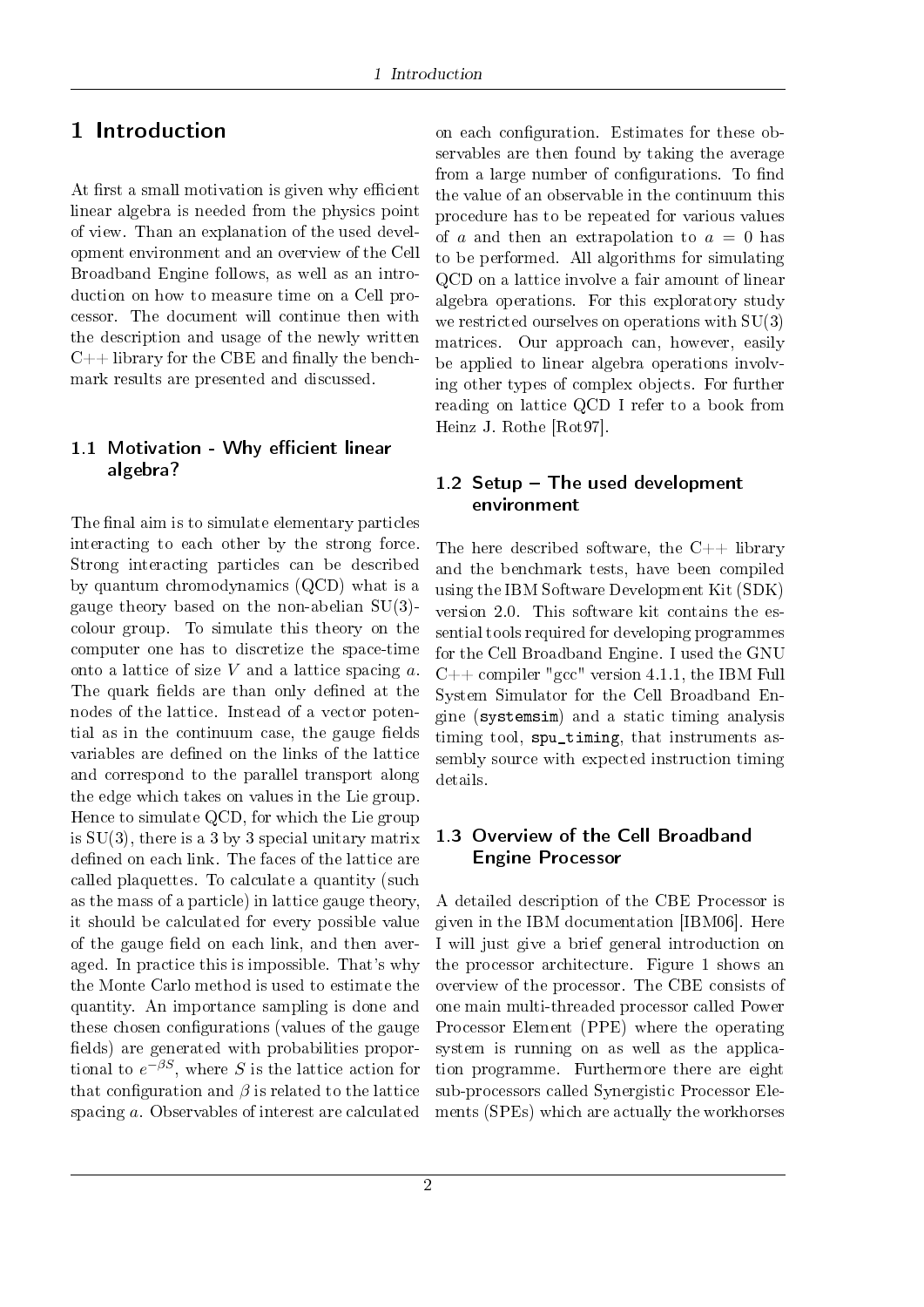doing the calculations in threads of the task. All nine processors are connected to each other by the Element Interconnect Bus (EIB) providing the communication between the processors. The PPE and all SPEs share the same memory through the Memory Interface Controller which is also attached to the EIB. But the PPE and the SPEs have different memory access procedures. The PPE fetches data through a cache from the main memory and stores it into its processor registers. The SPEs load data with asynchronous Direct Memory Access (DMA) transfers from the main memory and store it into their 256KByte Local Store (LS). From there the SPE loads the data into its large 128 x 128Bit register file. With this three level memory architecture the SPEs are independent from the PPE and intensive calculations won't be interrupted by DMA transfers. The CBE can reach a maximal peak performance of 8 Flops· 8 SPEs· 3.2 GHz =  $204.8$  GFlops/s. Because of this high peak performance CBE processors could be good candidates for supercomputing architectures in the future. You can find CBE processors as well in your everyday life, e.g. in the gaming console Sony PlayStation III.

### 1.4 SIMD on the SPEs

SIMD stands for Single Instruction Multiple Data and is a very important technique for parallelizing calculations on a computer. The main goal is to have one instruction and execute this once on multiple data simultaneously. For this behavior the data has to be arranged in vector data types. Figure 2 shows a typical SIMD add operation. The SPE has four floating point number pipelines, e.g. four add operations can be executed simultaneously.

Another great property of the SPE is that it has two instruction pipelines: the even (0) and the odd (1) pipeline. Each instruction belongs to one of these two pipelines which are connected to the several execution units, e.g. the FPU. This means an instruction is either an even instruction or an odd instruction. The SPE

fetches its instructions pairwise in a so called fetch group and if the first instruction in the fetch group is an even instruction and the second one an odd instruction then the SPE can issue both instructions at once, e.g. the SPE can handle, execute and complete up to two instructions per cycle. But for dual-issue behavior the instructions must appear in the appropriate order and an even instruction must be followed by an odd instruction.

### 1.5 Time measurement on the SPEs

Always important in my project was the question: "How fast are several parts of the library?" To answer this question the time needed to execute a certain part of the programme had to be measured. But how can one measure the execution time of a calculation? Each SPE provides a so called decrementer register. This register is a 32Bit integer which decrements on a constant rate based on the SPE clock frequency. Setting this number to a high value and reading it two times – once when the calculation starts and once when it finished – you get a value indicating the elapsed time.

# 2 The newly written Cell  $C++$ library

The  $C++$  library I wrote consists of several C++ classes. General classes are spu\_decrementer and spu\_mem described in the following sections. Classes for data types like complex numbers or SU(3) matrices are VComplex2, VComplex4, SU3\_VC2 and SU3\_VC4 also described here later on.

### 2.1 The spu\_decrementer class

This class offers the general functionality of SPE time measurements by using the SPE's decrementer register. One can start a time measurement by creating an object instance of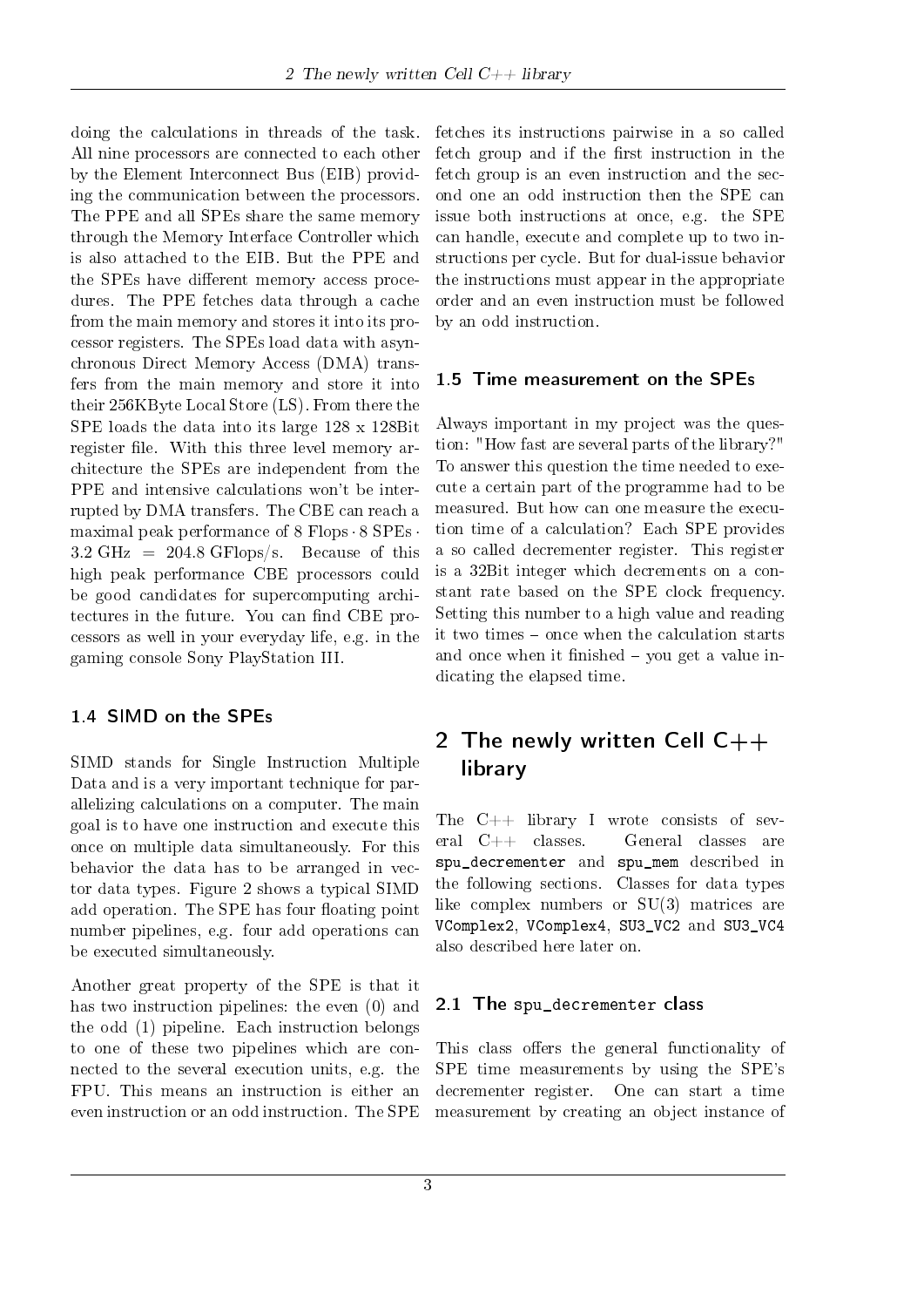this class and calling the (inline) class method start(). After finishing some calculations one can stop the time measurement by calling the class method stop(). The start method sets the decrementer register to a high value. Both methods, start and stop, return the current decrementer value. After executing the stop() method the static object member counts holds the elapsed decrementer count ticks. This variable is not reset by the start method. So one can interrupt time measurements by calling the stop method and can continue them by calling the start method a second time. To reset the counter variable one has to call the reset method.

#### 2.2 The spu\_mem class

The spu\_mem class consists of several static member methods for checking SPU memory / DMA conditions. For example the so called context, a memory block transferred from the PPE to the SPE, must be a multiple of 16 bytes and less than 16 kbytes. The static method check dma checks those requirements.

#### 2.3 The VComplex2 class

Essential for lattice QCD calculations are complex numbers. The fact that the SPE arranges its data into vectors with four single precision floating point numbers (SIMD technique), has the consequence that storing single complex numbers in each data vector is simply not ef ficient because one would waste half the memory. Only the storage of a multiple of two complex numbers would be memory efficient. The VComplex2 class provides a vector of two complex numbers generated by four single precision floating point numbers (vector float). Arithmetic complex operations like addition, subtraction, multiplication, complex conjugation and calculating the norm of a complex number have been implemented.

#### 2.4 The VComplex4 class

Very similar to the VComplex2 class is the VComplex4 class. It provides a data type for complex numbers as well, but with the difference of holding four instead of only two complex numbers. It is implemented with two four-floatingpoint-number vectors. The first one holds the real parts and the second one holds the imaginary parts of all four complex numbers. This arrangement of the data has the advantage that no shuffle operations are required when multiplying two VComplex4 objects.

#### 2.5 The SU(3) matrix classes

Common objects in QCD are SU(3) matrices. Therefore, a  $SU(3)$  matrix data type has to be supported by the library. There are two possibilities to implement such a data type either with the VComplex2 or with the VComplex4 class. I implemented both. Each one has advantages and disadvantages as well. Common operations with a  $SU(3)$  matrix are the multiplication with an other SU(3) matrix and the multiplication with its adjoint (transposed and complex conjugated) matrix:  $A \cdot A$ ,  $A \cdot A^{\dagger}$ . Therefore these operations have to be optimized. The table shows the required operation counts for multiplications of each implementation. With dual-issues the SPE should be able to handle an even and an odd instruction simultaneously. The maximum number of even or odd instructions, max(even, odd), therefore gives us a lower bound for the number of cycles needed to execute this particular operation.

#### 2.5.1 The SU3 VC2 matrix class

The first implementation of a  $SU(3)$  matrix class was done by combining five VComplex2 class objects to one matrix object class called SU3\_VC2. The advantage using the VComplex2 class is that one wastes only two floating point numbers / one complex number  $(2 \cdot 32Bits = 64Bits)$  of memory per matrix because you have ten  $-$  five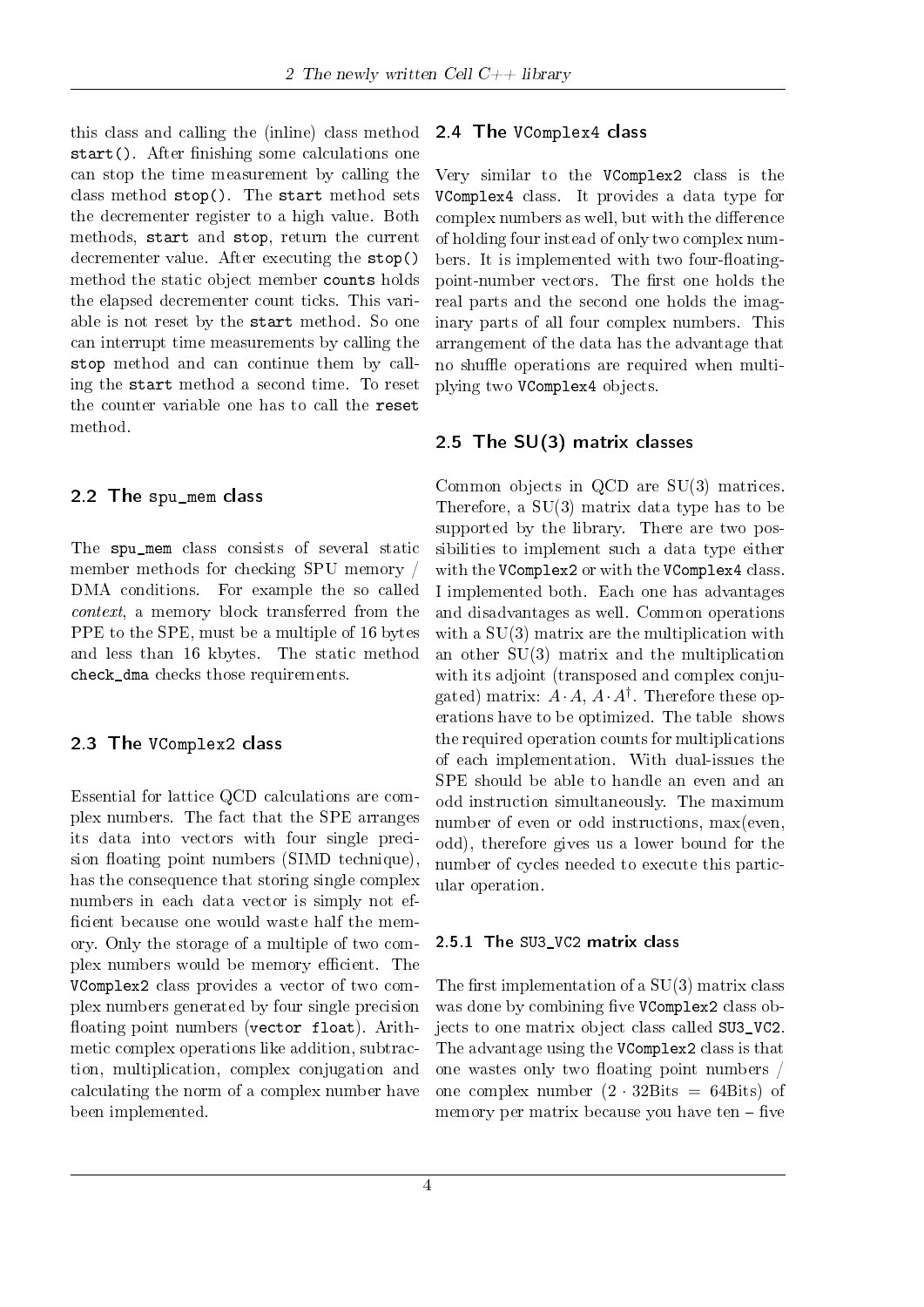times two – complex numbers per matrix and a  $SU(3)$  matrix only consists of nine complex numbers. On the other hand the VComplex2 multiplication operations need a lot of shuffle operations which is a real disadvantage. To multiply two SU3\_VC2 matrices one needs at least 89 operations and at least 48 clock cycles.

#### 2.5.2 The SU3 VC4 matrix class

The SU3 VC4 matrix class is the second implementation of a  $SU(3)$  matrix which uses three VComplex4 objects for holding all nine complex numbers. But with this storage kind one loses  $25\%$  of memory per matrix (six floating point numbers / three complex numbers  $(6 \cdot 32B)$ its = 192Bits)). This means that on the one hand we have to execute less operations on the SPE, but we will spend more time on loading the data. To multiply two SU3\_VC4 matrices one needs at least 78 operations and at least 48 clock cycles.

### 3 Benchmark tests on the SPE

Benchmarking is an important topic for numerical calculations. The aim is always to minimize the execution time of a specific calculation programme. When a programmer uses a software library he expects that the used library is already optimized. That's why I had to benchmark the library routines. In the following sections I will describe my benchmark tests.

#### 3.1 Fundamental programming language benchmarking

For programmers writing supercomputing applications it is essential to know how much execution time fundamental language constructs e.g. conditions or loops will require or in colloquial words: How much they will cost. The problem is that every condition or loop results in

one or more branches within the processor's instruction queue and every branch may be really expensive and you can lose much time and ef ficiency just for jumping within the processor's instruction queue when you write source code with many conditions and loops. To predict the entire execution time of your program you need to know this so called branching overhead. For this reason I tried to estimate the time for a single branch of a loop. Listing 1 shows the assembler code of a single empty loop with register \$2 as the loop variable.

Listing 1: Assembler code for an empty loop

| 1 hbra                  | $L32$ , $L16$ |  |
|-------------------------|---------------|--|
| $2 L16$ :               |               |  |
| 3 ai                    | $$2, $2,-1$   |  |
| $4$ $L32$ :             |               |  |
| $5 \quad \text{brn } z$ | $$2$ , $L16$  |  |
|                         |               |  |

To estimate the time one loop branch needs I put several no-operation commands (NOPs) into the loop and measured the time by using the decrementer. Figure 3 shows the results. The reason of having measured a step function here is that the SPE fetches instructions pairwise and the last NOP is dual-issued with the branch command when there is an even number of NOPs inside the loop. We fit our data using the  $\chi^2$ method to the ansatz

$$
t_{\text{decr}} = N_{\text{loop}} \left[ \alpha_0 + \alpha_1 \left( N_{\text{NOP}} - \text{mod} (N_{\text{NOP}} - 1, 2) \right) \right] \tag{1}
$$

where  $\alpha_0$  is the required decrementer count for one loop branch and  $\alpha_1$  is the required decrementer count for one NOP instruction. The measurements were done for  $N_{\rm loop}\,=\,10^6..10^7$ in steps of  $10^6$  and  $N_{\text{NOP}} = 1.12$  in steps of 1 on a single SPE. The fit returned the following results:

$$
\chi^2 = 10.4485
$$
  
ndof = 119  

$$
\alpha_0 = 0.00894925(3)
$$
  

$$
\alpha_1 = 0.004474600(43)
$$

From  $\alpha_2$  one could get the cycles/decrementer ratio:

1 
$$
0
$$
  $\text{down} = \frac{1}{\alpha_1} \text{ cycles} = 223.5 \text{ cycles}$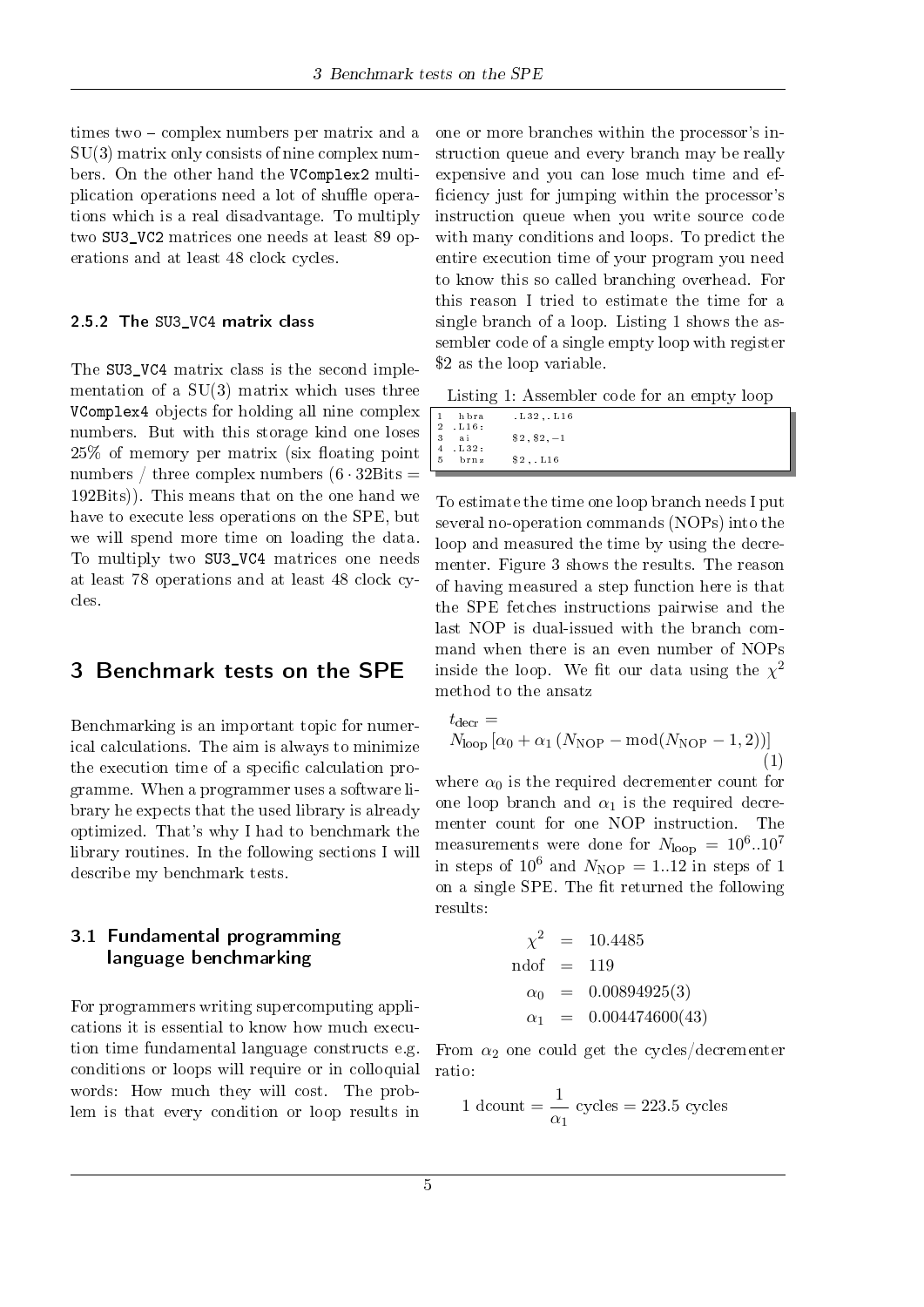This means for  $\alpha_0$ , the required time for one loop, in units of cycles:

$$
\alpha_0 = t_{\rm loop} = 2
$$
 cycles.

But keep in mind that those two-cycles-branches can only be performed if the processor got a correct branch hint before the branch is executed. Such a branch hint is shown in listing 1 in line 1.

#### 3.2 SU(3) matrix multiplication benchmarking

As I mentioned above I implemented two SU(3) matrices SU3\_VC2 and SU3\_VC4. In the benchmark test I multiplied two arrays of SU(3) matrices with a length of 50 to 800 matrices and measured the required time for this operation:

$$
u_i^{ab} \leftarrow \sum_c v_i^{ac} w_i^{cb}.
$$
 (2)

The arrays were stored in the SPE's local store (LS). The listing 2 shows the code.

Listing 2:  $C++$  loop with SU(3) matrix array multiplication (not unrolled)

|    | 1 SU3 *ar su3 a, *ar su3 b;    |
|----|--------------------------------|
|    | 2 ar su3 a = $new$ SU3[N];     |
|    | 3 ar su3 b = $new$ SU3[N];     |
|    |                                |
|    | 5 for $(i=0; i\le N; i+=1)$    |
| 6  |                                |
|    | ar su3 a[i] $* =$ ar su3 b[i]; |
| -8 |                                |

The results of all SU(3) benchmark tests are shown in figure 4. The red and green points are the results for the loop shown in listing 2. The red benchmark is the result for non-Dual-Issue behavior and the green one shows the result for Dual-Issue behavior<sup>1</sup>. The improvement of the execution time with dual-issued code is obvious. Now one can improve the execution time even more. This can be done with so called loop unrolling. This means that instead of only one multiplication two, three, four, etc. multiplications are done within one loop iteration. This has the effect that less loop branches occur and the compiler could be able to interleave the instructions of all multiplications in a way that dependencies between instructions (e.g. an immediate store after a load of a register) are removed and the instruction density increases. The disadvantage of this method is a longer programme code and one has to consider that the whole programme has to be transferred from the main memory to the local store (LS) of the SPE. One has to find an optimal trade-off between gaining by loop unrolling and losing by loading a larger number of instructions. An unrolled loop with an unrolling factor of 3 is shown in listing 3.

Listing 3:  $C++$  loop:  $SU(3)$  matrix array multiplication (unrolled by 3)

|                                       | $1$ SU3 $*$ ar su3 a, $*$ ar su3 b;<br>  2 ar su3 a = new SU3 [N];<br>$3 \text{ ar}$ su3 b = new SU3 [N]; |
|---------------------------------------|-----------------------------------------------------------------------------------------------------------|
| $\overline{4}$                        |                                                                                                           |
|                                       | 5 for $(i = 0; i < N; i += 3)$                                                                            |
| 6                                     |                                                                                                           |
|                                       | ar su3 a [i+0] $*=$ ar su3 b   i +0 ;                                                                     |
|                                       | ar su3 a [i+1] $* = ar$ su3 b [i+1];                                                                      |
| $\begin{array}{c} 8 \\ 9 \end{array}$ | ar su3 a [i+2] $*=$ ar su3 b [i+2];                                                                       |
| l 10                                  |                                                                                                           |

The figure 4 shows benchmark tests for several unrolling factors. A significant improvement is obvious until an unrolling factor of 3. From there on the instruction density is almost constant and no more instruction dependencies can be resolved. Surprisingly, the benchmark tests tell us that the SU(3) matrix implemented by the VComplex2 class is two times faster than the one implemented by the VComplex4 class. What is the reason for that? A look into the timed assembler code (see listing 4), which was generated by the spu\_timing tool, shows the problem: many dependency stalls indicated by many dashes! Unfortunately, the compiler is not able to recognize these dependencies and to reorder the code. The compiler could interleave two multiplications to minimize the dependency stalls but in listing 4 one can see that it does

 ${}^{1}$ For unknown reasons the GNU C++ compiler generates inefficient code. After compilation the even and odd instructions are always in the wrong order. To cure this inefficiency one can insert a NOP instruction to obtain the good order of the instructions.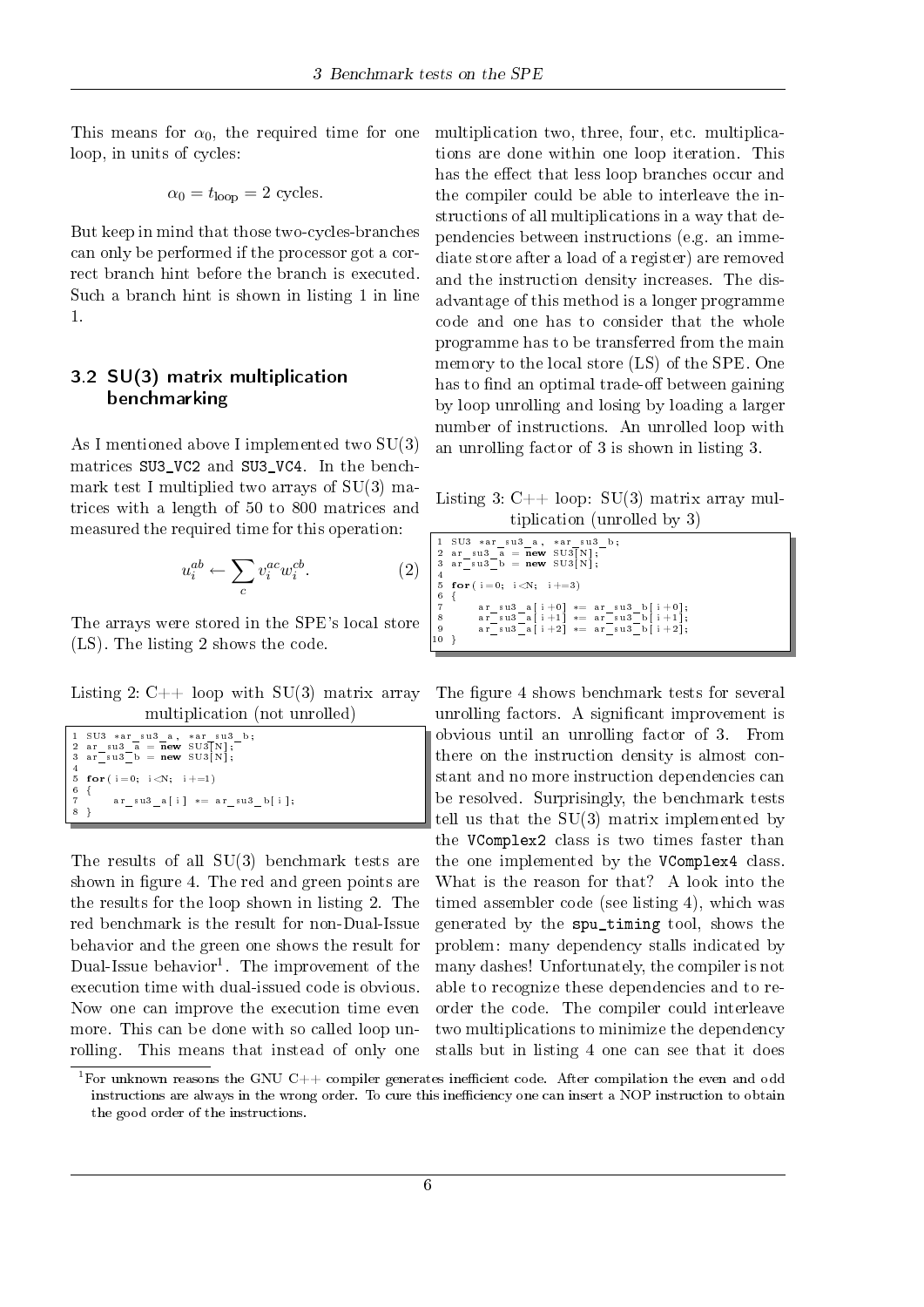not do so. The two multiplications remain totally separated.

Listing 4: Assembler code fragment for a SU3\_VC4 multiplication

| 1              | (1st multiplication)             |                                |             |                       |
|----------------|----------------------------------|--------------------------------|-------------|-----------------------|
| $\overline{2}$ | 567890<br>$\mathbf{1}$           |                                |             | $1qd$ $$3,16 ( $80)$  |
| 3              | $\mathbf{1}$<br>678901           |                                |             | $1qd$ \$4,0(\$80)     |
| 4              | 789012<br>$\mathbf{1}$           |                                |             | $1qd$ \$7,32 (\$80)   |
| 5              | $---123456$<br>$\mathbf{0}$      |                                | f a         | \$3, \$3, \$28        |
| 6              | $\mathbf{0}$                     | 234567                         |             | fa \$4, \$4, \$24     |
| $\overline{7}$ | $\mathbf{0}$                     | $---789012$                    |             | fa \$3, \$3, \$29     |
| 8              | 0d                               | 890123                         |             | fa \$4, \$4, \$26     |
| 9              | 1 <sub>d</sub>                   | $----345678$ stgd \$3,16(\$80) |             |                       |
| 10             |                                  |                                |             |                       |
| 11             | $\alpha$ , $\alpha$ , $\alpha$   |                                |             |                       |
| 12             |                                  |                                |             |                       |
| 13             | (2nd multiplication)             |                                |             |                       |
| 14             | 1D 567890                        |                                |             | $1qd$ $$3,16($ $$19)$ |
| 15             | $\mathbf{1}$<br>678901           |                                |             | $1qd$ $$4,96 ( $80)$  |
| 16             | 789012<br>$\mathbf{1}$           |                                |             | $1qd$ \$7,128(\$80)   |
| 17             | $\overline{0}$<br>$- - - 123456$ |                                | f a         | \$3, \$3, \$28        |
| 18             | $\bf{0}$                         | 234567                         | fa          | \$4, \$4, \$21        |
| 19             | $\bf{0}$                         | $---789012$                    | f a control | \$3, \$3, \$29        |
| 20             | $\overline{0}$                   | 890123                         |             | fa \$4, \$4, \$27     |
| 21             | $\mathbf{1}$                     | $---345678$ stgd \$3,16(\$19)  |             |                       |
|                |                                  |                                |             |                       |
|                |                                  |                                |             |                       |

### 4 Conclusion

The newly written  $C_{++}$  library provides  $SU(3)$ matrix support with two kinds of implementation on a Cell Broadband Engine architecture. The SU(3) benchmark tests show that the implementation with the VComplex2 class is more efficient than the one with VComplex4. But this behavior can be explained by the inefficient code which is generated by the GNU  $C++$  compiler. It seems that the compiler is not able to rearrange the instructions in such a way that dependency stalls are eliminated. Would it be able to do so then  $VComplex4 SU(3)$  implementation should be faster or at least as fast as the VComplex2 implementation.

Another benchmark allowed to investigate the execution time of a single loop branch. From my result I conclude that a loop branch costs only 2 cycles in case the branch is predicted correctly.

The developed C++ library can be used and should be extended by Cell programmers in the future to create a base software library for lattice QCD simulations on the Cell Broadband Engine processors.

### 5 Acknowledgments

I want to thank the whole APE group for their inexhaustible support and kindness: Dirk, Hani, Hubert, Nils and Christian. It was a real pleasure to work with them together and I had a great time. I would like especially to thank Dirk for his prolific ideas, remarks and concrete aid helping me to understand the functionality of the Cell processor and its benchmarking properly. Also, I would like to thank Karlheinz Hiller and Sabine Baer for making possible this beautiful experience as summer student in Zeuthen with the very exciting trip to DESY Hamburg.

### References

- [IBM06] IBM. Cell broadband engine online documentation. http://www.ibm.com/chips/techlib/techlib.nsf/products/Cell\_Broadband\_Engine, 2006.
- [Rot97] Heinz J. Rothe. Lattice Gauge Theories, An Introduction. World Scientific Publishing Co. Pte. Ltd., P O Box 128, Farrer Road. Singapore 912805, 1997.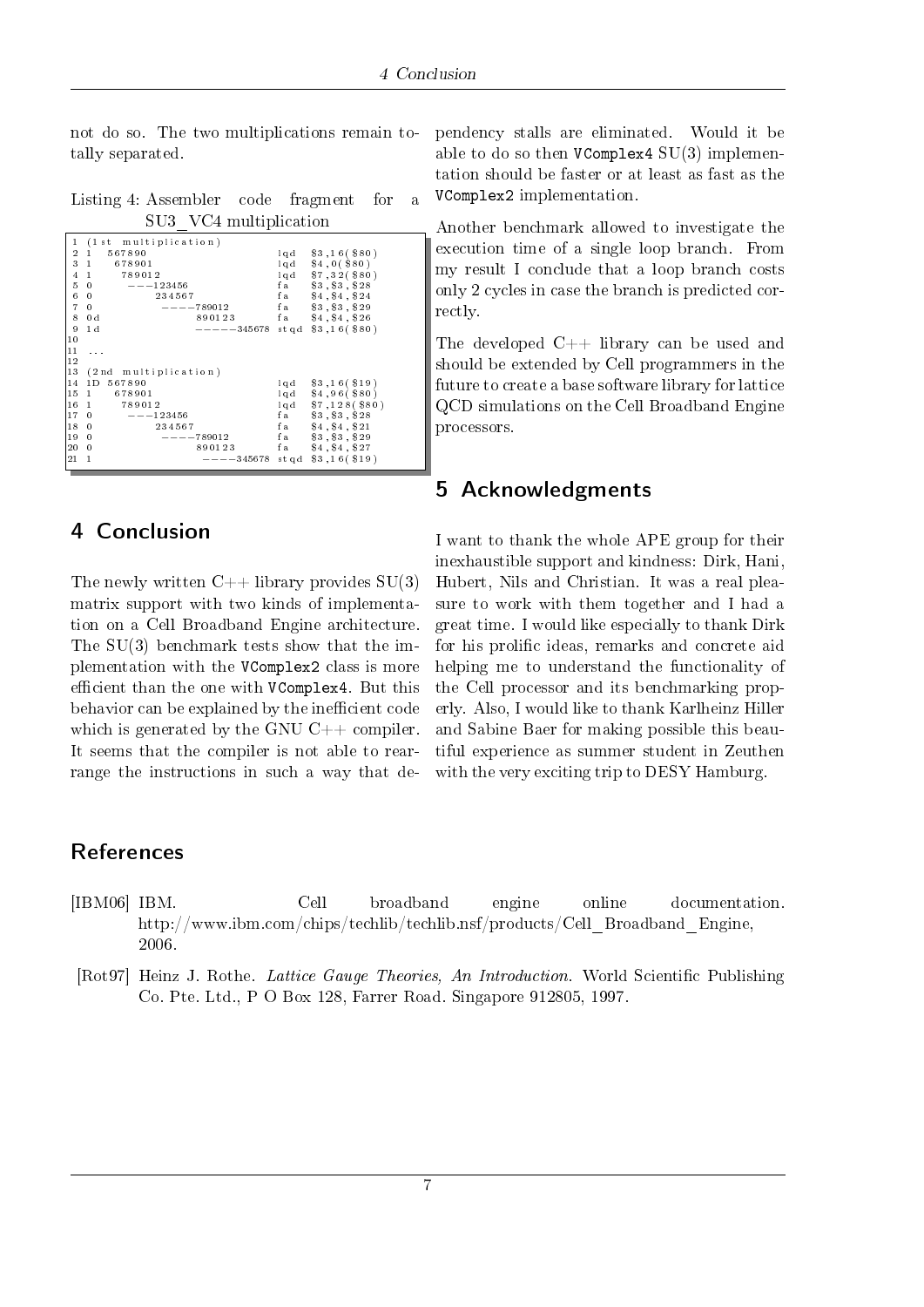| instruction        | VComplex2 | VComplex4 | $SU3$ <sub>_VC2</sub> | SU3_VC4 |
|--------------------|-----------|-----------|-----------------------|---------|
| float add          |           |           | 12                    | 12      |
| float multiply     |           |           | 18                    | 18      |
| float multiply add |           |           | 9                     | 9       |
| float multiply sub |           |           | 9                     | 9       |
| even instructions  | 4         |           | 48                    | 48      |
| shuffle            | 3         |           | 31                    | 18      |
| float load         |           |           | 5                     | 6       |
| float store        |           |           | 5                     | 6       |
| odd instructions   | 5         |           | 41                    | 30      |
| max(even, odd)     | 5         |           | 48                    | 48      |
| sum                |           |           | 89                    | 78      |

Table 1: Required operation counts for several multiplication operations on the SPE



Figure 1: Overview of the Cell Broadband Engine Processor architecture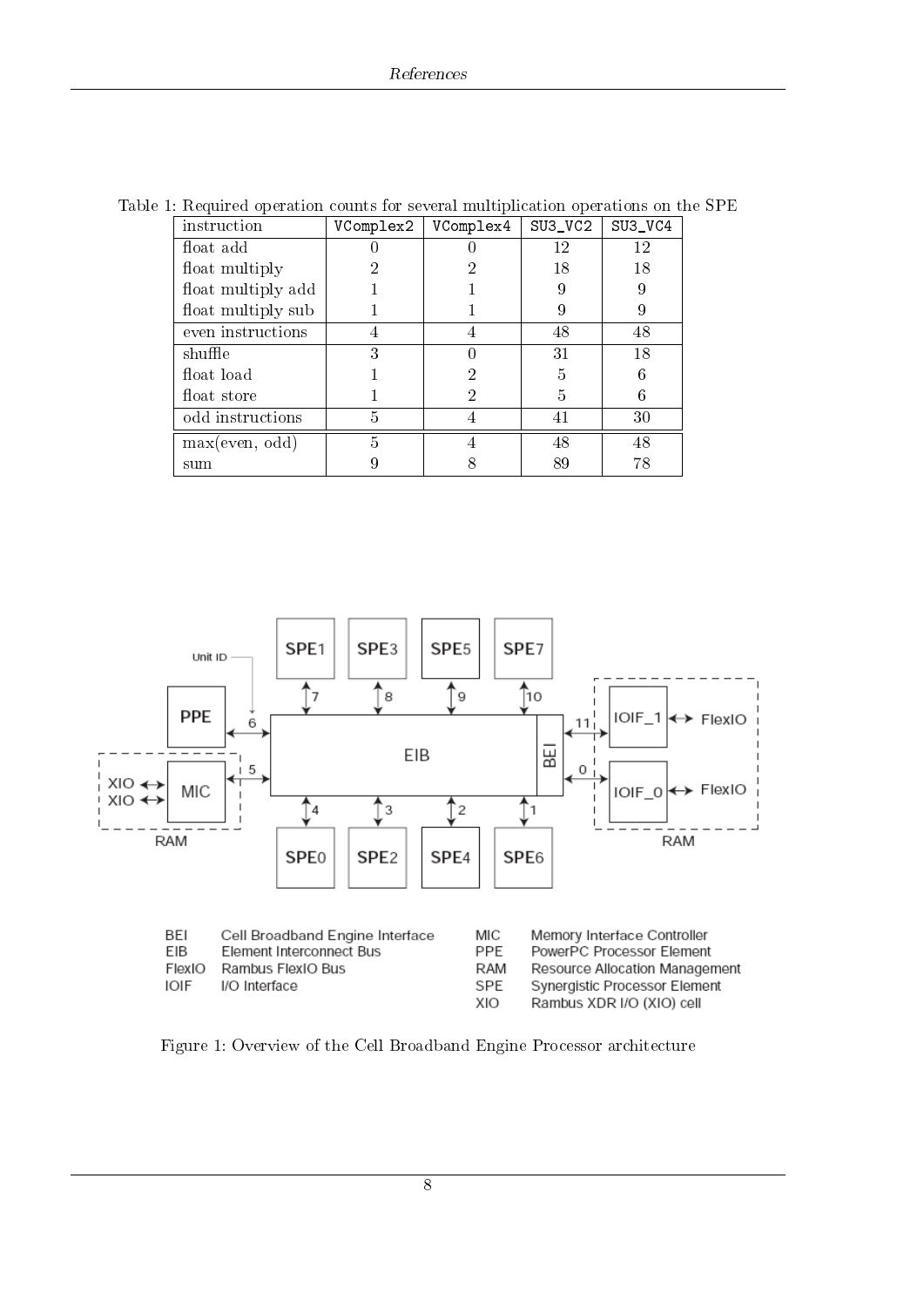

Figure 2: SIMD: Four concurrent add operations



Figure 3: Loop benchmark test with NOPs